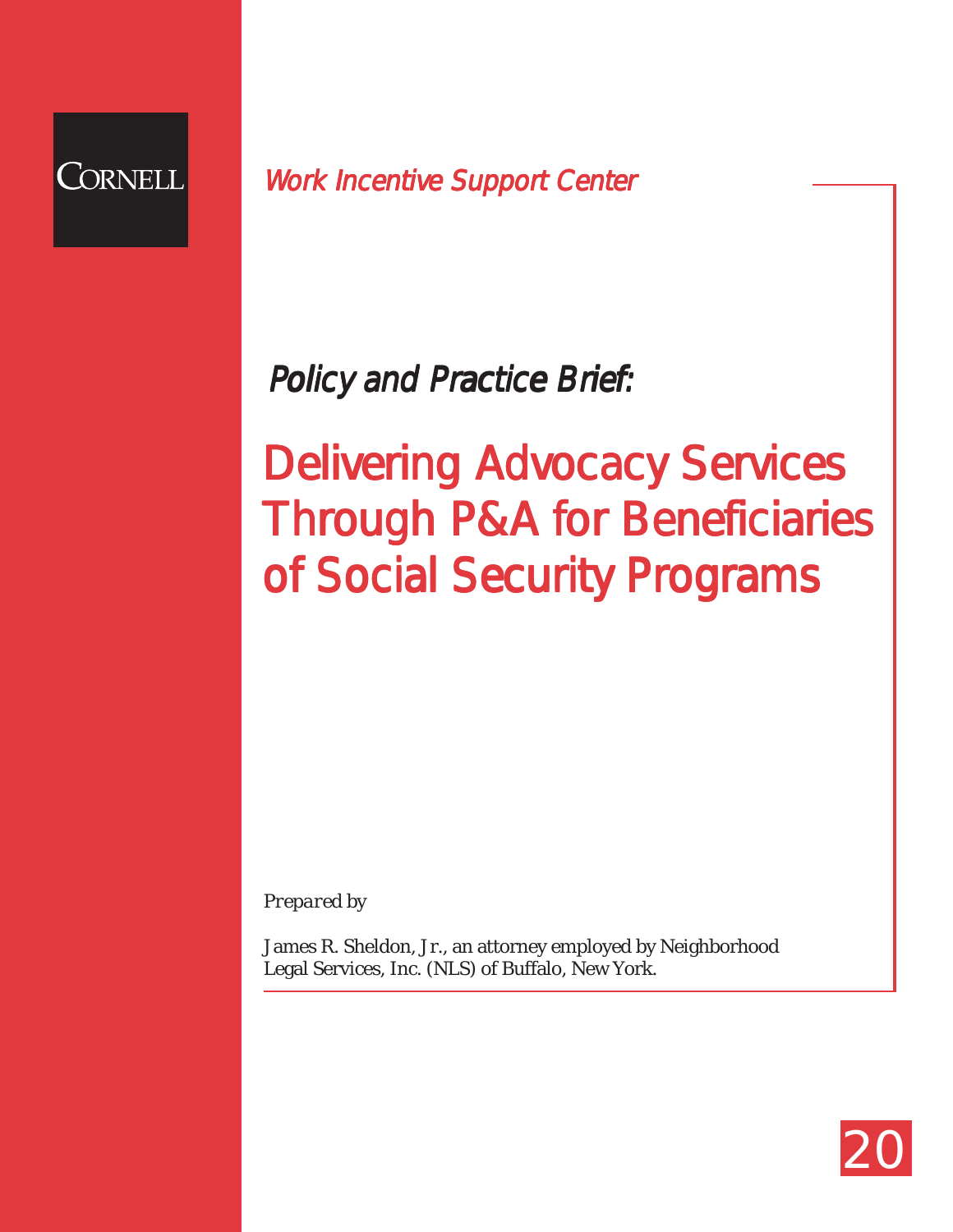This is one of a series of articles written for benefits specialists employed by Benefits Planning, Assistance and Outreach projects and attorneys and advocates employed by Protection and Advocacy for Beneficiaries of Social Security programs. Materials contained within this policy brief have been reviewed for accuracy by the Social Security Administration (SSA), Office of Employment Support Programs. However, the thoughts and opinions expressed in these materials are those of the authors and do not necessarily reflect the viewpoints or official policy positions of the SSA. The information, materials and technical assistance are intended solely as information guidance and are neither a determination of legal rights or responsibilities, nor binding on any agency with implementation and/or administrative responsibilities.

# **Table of Contents**

| Advocacy Services Must Fall Under SSI-Defined PABSS Priorities  7 |  |
|-------------------------------------------------------------------|--|
|                                                                   |  |
|                                                                   |  |
| Examples of "Work-Related SSI & SSDI Administrative Appeals 9     |  |
|                                                                   |  |
|                                                                   |  |
|                                                                   |  |
|                                                                   |  |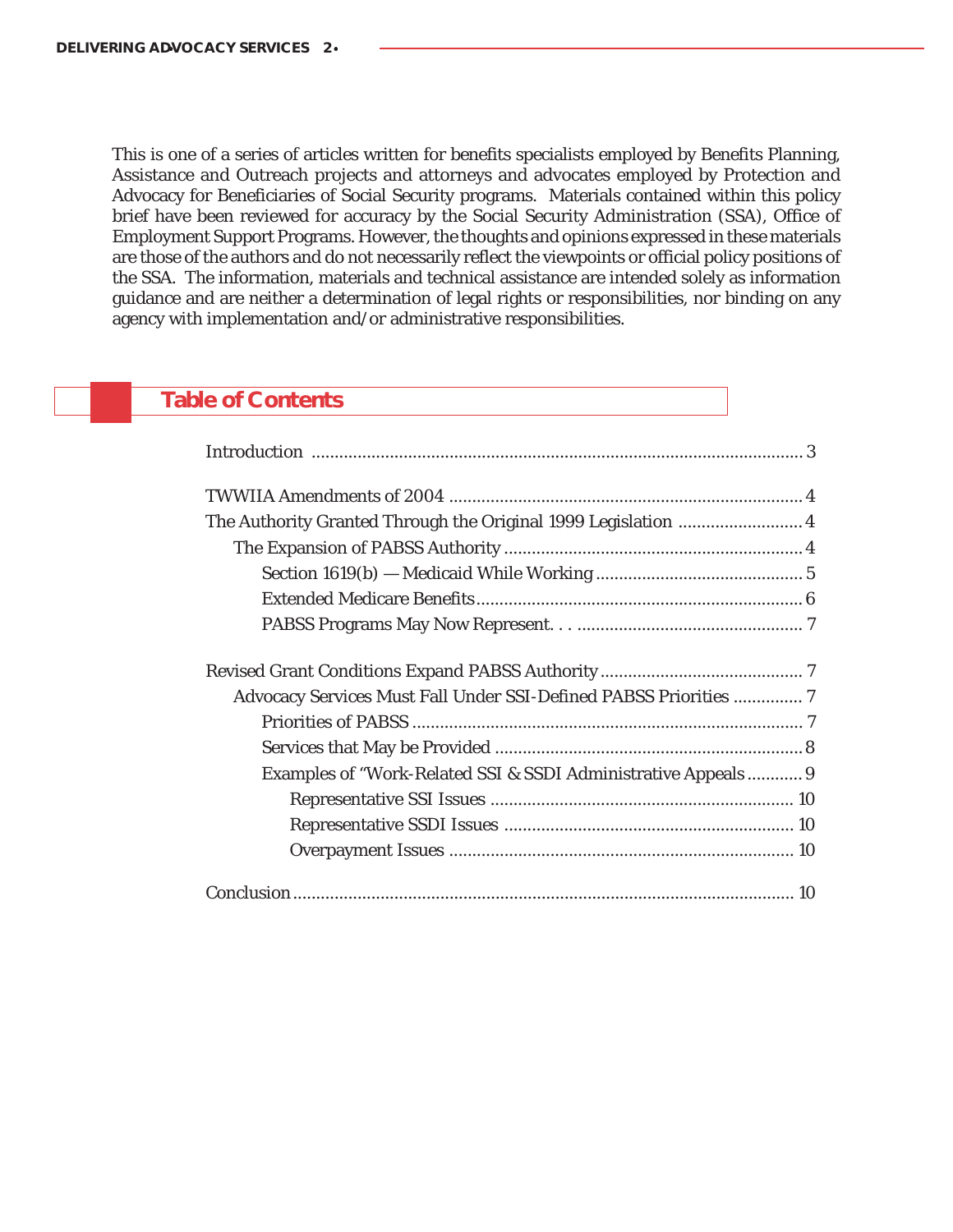**I. Introduction**

The Ticket to Work and Work Incentives Improvement Act of 1999 (TWWIIA) established several new initiatives within the Social Security Administration (SSA). These included: several new work incentive provisions; the Ticket to Work and Self Sufficiency program; the Benefits Planning, Assistance and Outreach (BPA&O) projects; and improvements in the optional Medicaid Buy-In program. The legislation also created the Protection and Advocacy for Beneficiaries of Social Security (PABSS) program to serve Social Security Disability Insurance (SSDI) and Supplemental Security Income (SSI) beneficiaries who want to work despite their continuing severe disabilities. From the outset, PABSS was viewed as an advocacy program geared to help beneficiaries overcome obstacles to finding and keeping a good job.

When it was created, PABSS became the fifth Protection and Advocacy (P&A) program, or sixth if we count the Client Assistance Program (CAP) in the P&A family of programs. Since the creation of PABSS in the 1999 legislation, two additional P&A programs have been added as well.<sup>1</sup>

P&A agencies typically face challenges associated with a new advocacy program. As part of the start-up phase, the P&A agency needs to: hire or assign new staff; develop program priorities; develop outreach and marketing strategies; and determine how the new P&A program fits into their existing agency structure. These challenges were faced by P&A agencies during 2001 and 2002 as they began to implement the new PABSS programs.

On top of the usual start-up challenges, PABSS programs also faced significant limitations associated with program grant conditions. During the program's early years, PABSS advocates and attorneys could only serve SSI or SSDI cash beneficiaries. Additionally, they were not permitted to pursue any appeals involving SSI or SSDI benefits no matter how closely related they were to the individual's long-term work goals.

Since these early years of the program, two developments have occurred to expand the services available through PABSS programs, including: a change in grant conditions to allow PABSS attorneys and advocates to handle work-related SSI and SSDI administrative appeals, including overpayments; and amendments, as part of the Social Security Protection Act of 2004, which allow PABSS attorneys and advocates to represent former cash beneficiaries who are getting continued health insurance coverage through either 1619(b) (Medicaid While Working) or the extended Medicare.

This article will describe both the original legislation creating PABSS and original PABSS grant conditions and how amendments to both have expanded who PABSS programs can represent and the type of issues they can handle.

<sup>1</sup> For a detailed discussion of the seven P&A programs and the CAP program, see our policy and practice brief, *State Protection and Advocacy Programs*, available on Cornell's website at www.ilr.cornell.edu/ped/ dep/PP\_2.txt or .pdf.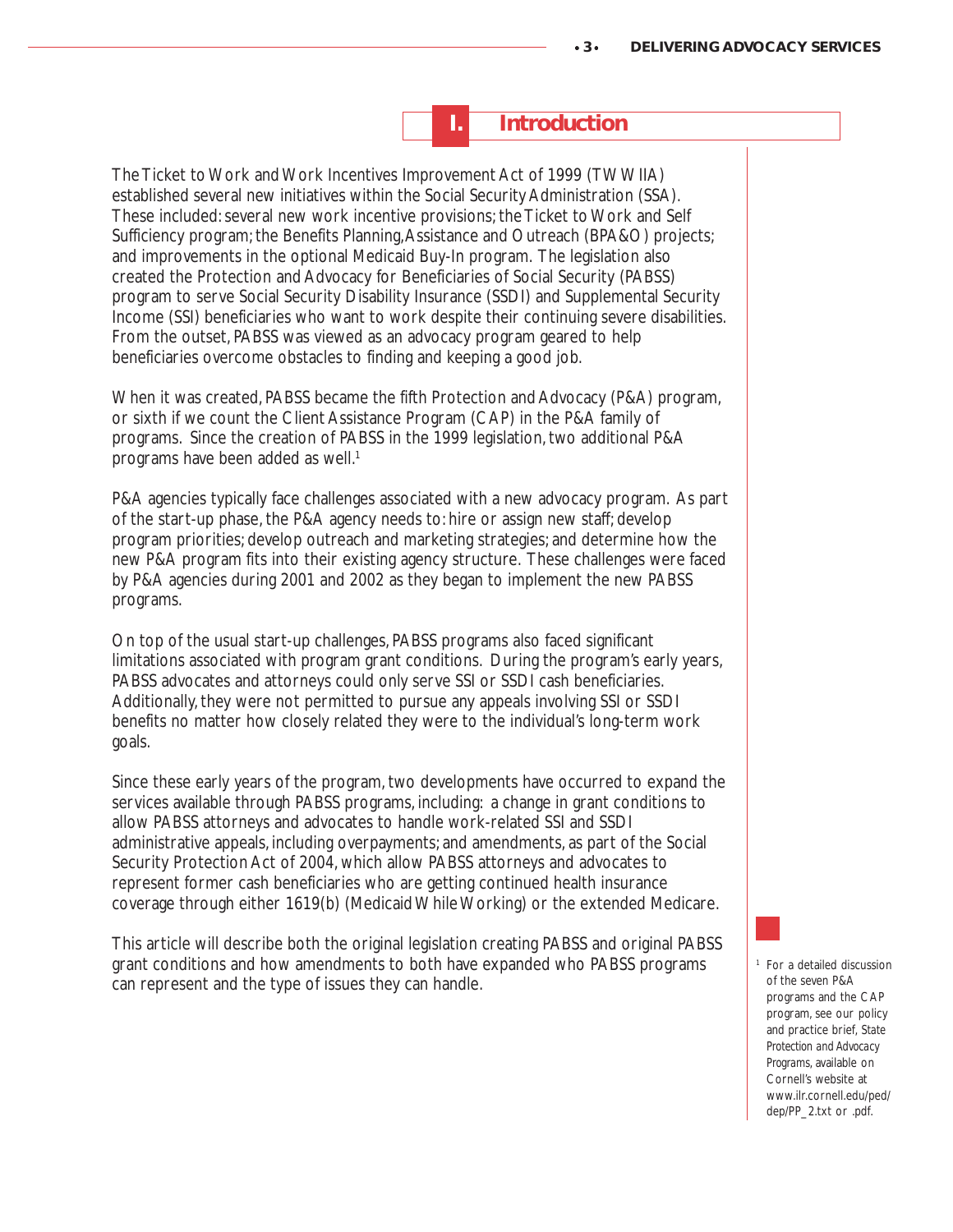# **II. TWWIIA Amendments of 2004 Expand Who is Eligible for PABSS Services**

# **The Authority Granted Through the Original 1999 Legislation**

The underlying purpose of the TWWIIA legislation was to provide individuals with disabilities additional incentives, supports, and services needed to achieve long-term work goals to enable them to either eliminate or reduce their dependence on SSI or SSDI benefits. The creation of the PABSS program was just one part of the package of services to be offered in order to meet these goals.

The 1999 legislation, in authorizing the PABSS program, stated that services provided to beneficiaries may include:

- (1) information and advice about obtaining vocational rehabilitation and employment services; and
- (2) advocacy or other services that a disabled beneficiary may need to *secure or regain* gainful employment.2

In describing the individuals who were eligible for services, the original legislation limited eligibility to "disabled beneficiaries" who received cash SSI or SSDI benefits.<sup>3</sup>

Ironically, and we believe quite unintentionally, the original legislation prohibited PABSS programs from representing those beneficiaries who showed the greatest chances of becoming long-term success stories — namely, those who had recently worked their way off SSI or SSDI cash benefits and whose only connection to the Social Security system was through their continued eligibility for 1619(b) Medicaid or extended Medicare benefits (both described below).

# **B. The Expansion of PABBS Authority Through the Social Protection Act of 2004**

Three key amendments, as related to PABSS, were enacted as part of the Social Security Protection Act of 2004 and provided:

- The original authority for the PABSS program, which extended through 2004, would now extend through 2009<sup>4</sup>;
- Advocacy services would be available if needed "to secure, *maintain*, or regain gainful employment"<sup>5</sup>;
- Eligibility for PABSS services would be expanded to include former cash beneficiaries who receive continued Medicaid under the 1619(b) provisions or who receive continued Medicare under the extended Medicare provisions.<sup>6</sup>

The addition of the word "maintain" (PABSS to provide services if needed "to secure, *maintain*, or retain gainful employment") is an acknowledgment by Congress that individuals with disabilities may need advocacy services in order keep current jobs so



- <sup>2</sup> See the original 42 U.S.C. § 1320b-21(b) enacted as part of 1999 TWWIIA legislation.
- <sup>3</sup> See the original 42 U.S.C. § 1320b-21(g)(2) from 1999 legislation.
- <sup>4</sup> 42 U.S.C. § 1320(b)- 21(h).
- <sup>5</sup> 42 U.S.C. § 1320(b)(2) (emphasis added).
- <sup>6</sup> 42 U.S.C. § 1320b- $21(g)(2)$ .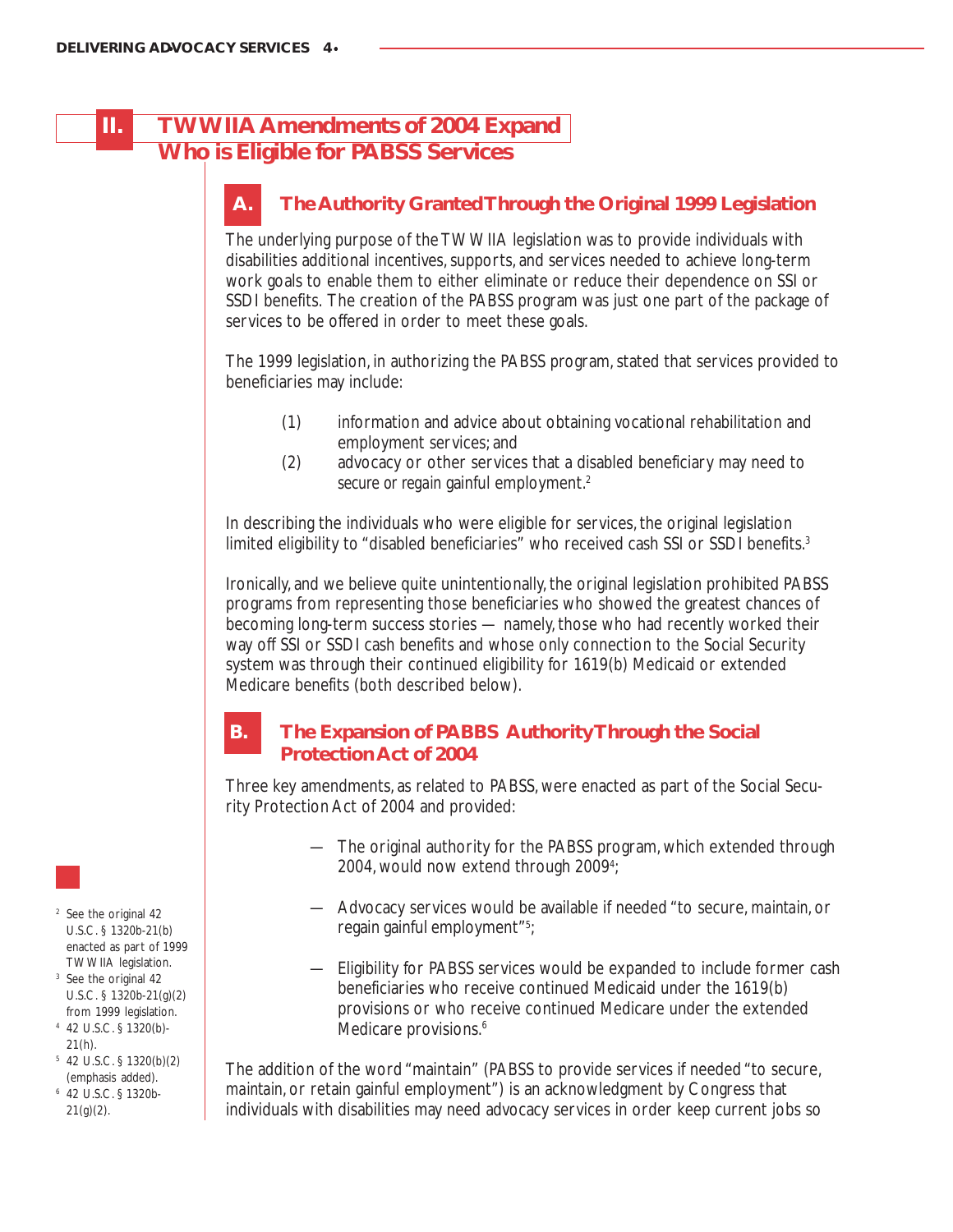long as they are still eligible for PABSS services. In fact, in many cases PABSS services may become most valuable after the individual has secured a job and needs advocacy assistance to overcome barriers that might force them to otherwise stop working. By recognizing these facts, it only followed that PABSS eligibility should include individuals who are benefiting from work incentives allowing for continued Medicaid or Medicare.

# **1. Section 1619(b) - Medicaid While Working**

This special work incentive has been a permanent part of the SSI program since 1987. Section 1619(b) of the Social Security Act (also called Medicaid While Working) allows individuals, in most cases, to retain Medicaid when they lose SSI due to increased wages or a combination of wages and unearned income.

If an SSI beneficiary works, the first \$65 of wages each month is not counted (or \$85 if there is no unearned income). The SSI check is then reduced by \$1 for every additional \$2 of gross monthly wages. For a person who lives in a state that pays the 2005 SSI federal benefit rate of \$579 per month (and has no unearned income), SSI payments will cease if they earn \$1,243 or more per month in 2005. This is because countable earned income, at this rate of pay, would be equal to the SSI federal benefit rate of \$579 per month. This \$1,243 figure is often referred to as SSI's "break-even point," since countable wages at this level of gross income will be equal to the \$579 monthly SSI rate.

Section 1619(b) allows Medicaid to continue if a person loses SSI due to wages or a combination of wages and unearned income. If the person is still disabled and would be eligible for SSI if the wages were not counted, Medicaid should continue if annual gross income from wages is below the state-specific threshold established for 1619(b). In 2004, these thresholds ranged from a high of \$42,390 per year in Connecticut to a low of \$18,719 in Alabama. The income limit can be higher than the designated threshold if medical expenses are high enough or if a person is using work incentives such as impairment related work expenses.

An example will show how section 1619(b) could work. William is an SSI beneficiary who goes to work and earns \$18,000 per year (\$1,500 per month). He loses SSI cash benefits as his monthly income is greater than the SSI break-even point. In all states, William would be eligible for 1619(b) Medicaid so long as he meets the remaining criteria for eligibility.

#### **Would William be eligible for PABSS services after losing cash benefits?**

Under the original, 1999 legislation, William would not be eligible for PABSS if his only SSI-related benefit is through 1619(b) Medicaid. This meant, for example, that if William faced a job loss because his employer refused to provide what William believed was a reasonable accommodation under the Americans with Disabilities Act, a PABSS program could not represent him on this issue. Rather, they could only represent William, under PABSS, if he lost the job first and returned to cash benefits status. The 2004 amendments will now allow a PABSS program to represent William on issues like this.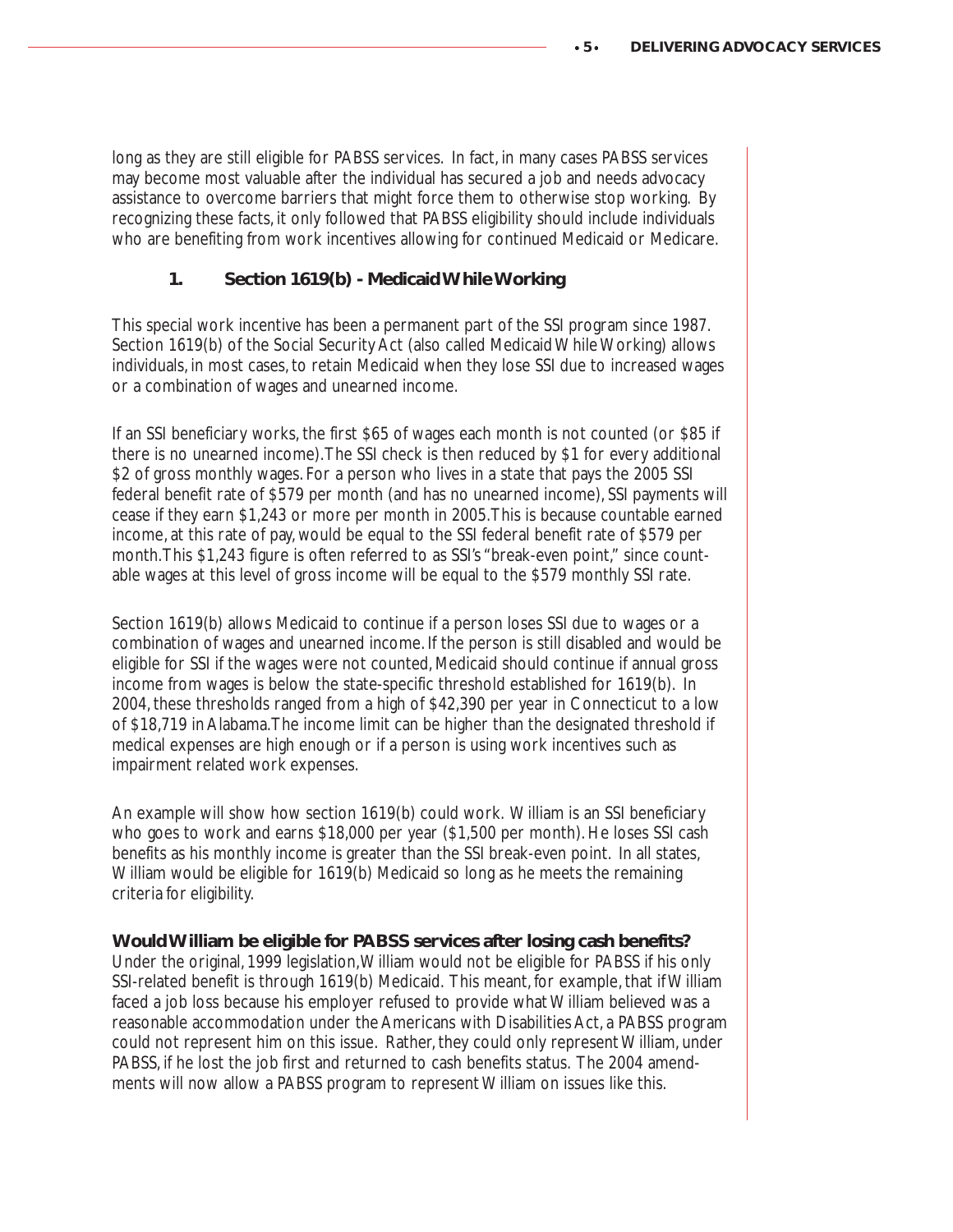# **2. Extended Medicare Benefits**

Like 1619(b) the extended Medicare work incentive has been around for many years. Importantly, this work incentive was enhanced by the 1999 TWWIIA legislation.

SSDI beneficiaries are allowed a nine-month trial work period (TWP) to test their ability to work despite a continuing disability. In 2005, a month is counted towards the trial work period if the beneficiary earns more than \$590 per month or works more than 80 hours per month if self-employed. During the nine TWP months and a threemonth grace period, beneficiaries can continue to collect a benefit check and a paycheck even if gross monthly wages are more than the current monthly amount considered to be substantial gainful activity (SGA). The SGA amount for 2005 is \$830 per month or \$1,380 per month if the individual is legally blind.

The extended period of eligibility (EPE) begins after the end of the TWP and continues indefinitely depending on the person's work activity. During the EPE, cash benefits are stopped for months earnings are above SGA. However, benefits are paid for the first SGA month and the two following months, which is the grace period. The EPE ends when SGA is performed after the 36-month reentitlement period.

The reentitlement period is the first 36 months of the EPE. During the reentitlement period, cash benefits are reinstated for any month earnings are below SGA. Once SGA is performed after the 36-month reentitlement period, cash benefits end and cannot be reinstated without a new application or a request for expedited reinstatement.

The good news for beneficiaries is that they can retain Medicare, following the TWP, even if they remain ineligible for SSDI cash benefits.<sup>7</sup> Under current provisions, extended Medicare benefits are available for a minimum of 93 months following the ninth TWP month. So, for example, if Cynthia maintains monthly gross wages of \$1,500 following a TWP, she could expect to lose her SSDI cash benefits following a threemonth grace period. However, her Medicare eligibility could be expected to continue for the 93-month extended period on the same terms as before — i.e., Medicare Part A would be automatic and cost-free, Medicare Part B would be optional and subject to a monthly premium.

**Would Cynthia be eligible for PABSS services after losing cash benefits?**

During the early years of the PABSS program the answer would be no. So, for example, if Cynthia had a dispute with her private insurance plan about coverage for an expensive prescription drug that would allow her to control a seizure disorder and continue working, a PABSS program could not represent her on this dispute if she was no longer a cash beneficiary. The 2004 amendments will now allow a PABSS program to represent Cynthia on issues like this.

<sup>7</sup> SSDI beneficiaries are eligible for Medicare after 24 months of SSDI eligibility.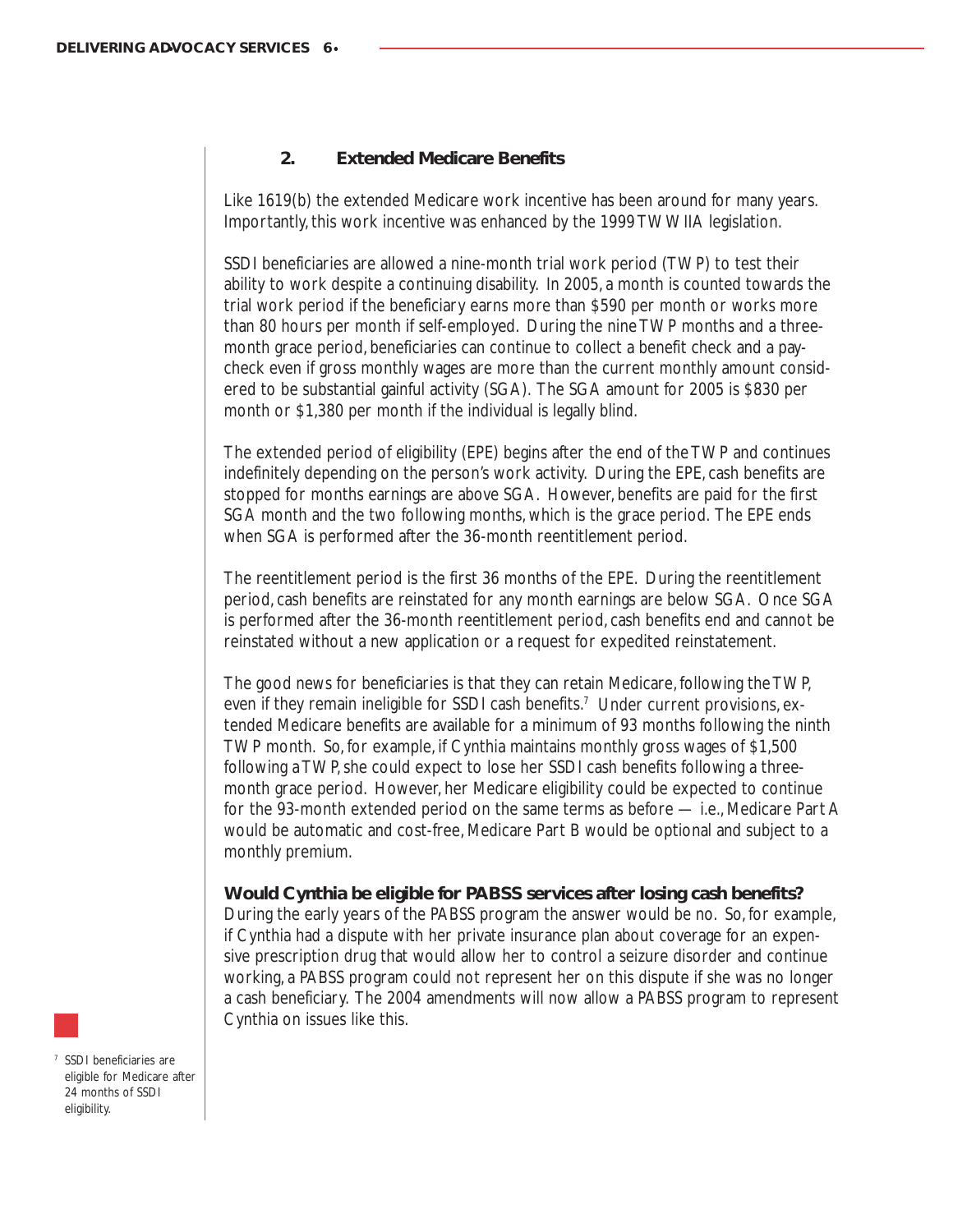**3. PABSS Programs May Now Represent Former Cash Beneficiaries Who Retain Health Insurance Benefits Through the 1619(b) Medicaid Provisions or the Extended Medicare Provisions.**

Congress, at the urging of SSA, amended the law in 2004 to allow PABSS programs to represent individuals like William and Cynthia, in the examples above, even after they lose entitlement to SSI or SSDI cash benefits. The Social Security Protection Act of 2004 did this by amending the definition of "disabled beneficiary" in the section of TWWIIA authorizing the PABSS program.<sup>8</sup> Now, the term specifically references 1619(b) recipients<sup>9</sup> and extended Medicare beneficiaries<sup>10</sup> as part of the definition of disabled beneficiary. The PABSS attorney or advocate is now able to represent these individuals who are successfully working if they present a legal issue that could be a barrier to "maintaining" their employment.

# **III. Revised Grant Conditions**

This section explores the type of advocacy services allowed by SSA in PABSS grant conditions. As we explain more fully below, SSA originally prohibited PABSS attorneys and advocates from pursuing any appeals that involved SSI or SSDI benefits. Now, under amended PABSS grant conditions, this type of administrative appeal can be handled for eligible individuals so long as the issues are work-related.

# **Advocacy Services Must Fall Under SSA-Defined PABSS Priorities**

This section explains the priorities PABSS programs must follow for delivering services, as well as the types of case work and other services PABSS programs may provide within those priority categories.

# **1. Priorities of PABSS**

PABSS programs are to provide the following services in the order of priorities listed below:

- i. Investigate and review any complaint of improper or inadequate services provided to a beneficiary with a service provider, employer or other entity involved in the beneficiary's return to work effort.
- ii. Provide information and referral to SSI and SSDI beneficiaries about work incentives and employment, including information on the types of services and assistance available to them in securing, maintaining, or regaining gainful employment, particularly services and assistance through employment networks under the Ticket to Work and Self Sufficiency Program. Provide information and technical assistance on work incentives to beneficiaries with disabilities.

 42 U.S.C. § 1320b- $21(q)(2)$ . 42 U.S.C. § 1382h(b). 42 U.S.C. § 426(b).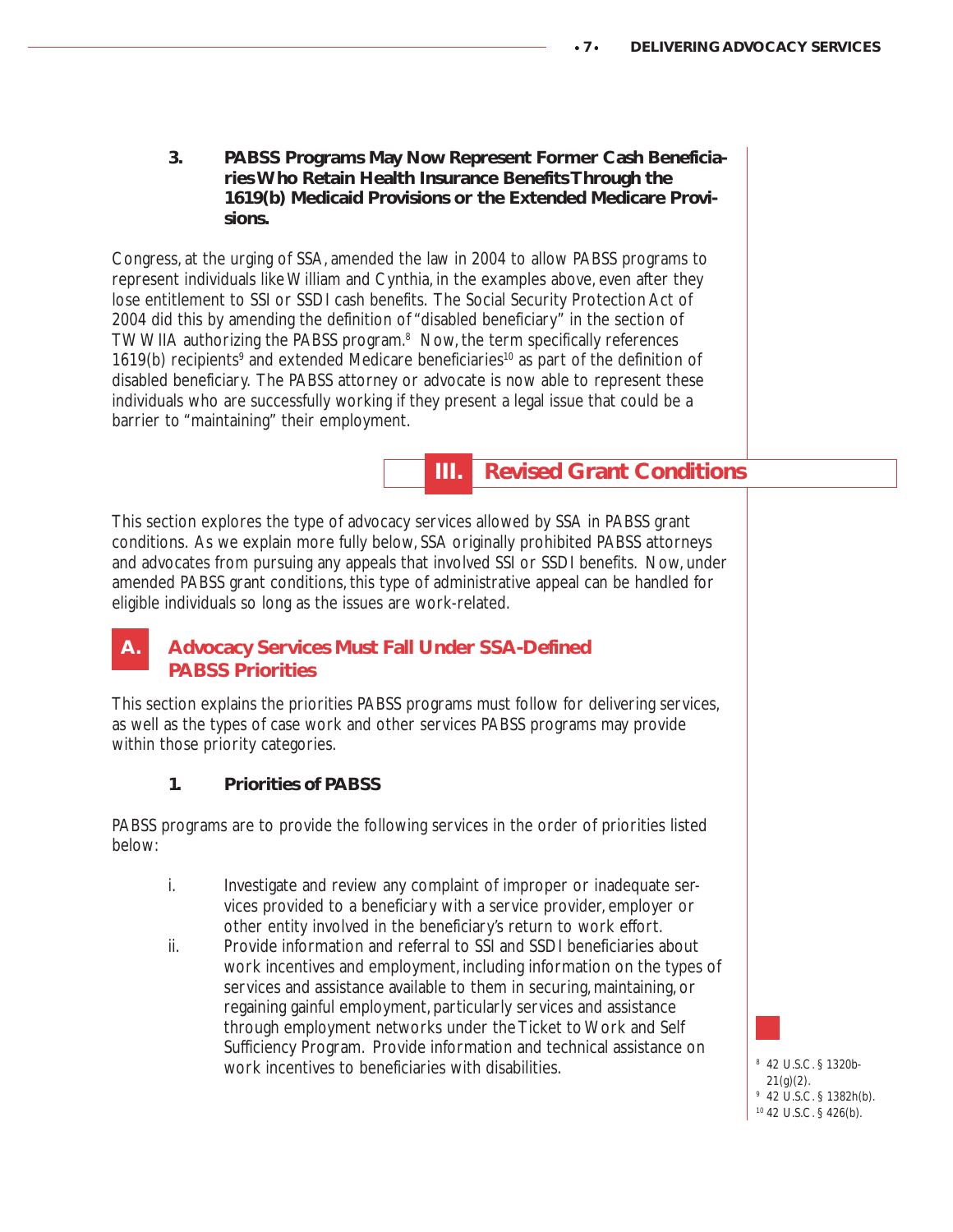- iii. Provide consultation to and legal representation on behalf of beneficiaries with disabilities when such services become necessary to protect the rights of such beneficiaries. To the extent possible, alternative dispute resolution procedures should be used.
- iv. Assist beneficiaries with disabilities in disputes before SSA involving work-related program decisions and benefits overpayments that are clearly a barrier to securing, maintaining, or regaining employment.
- v. Provide information and technical assistance on work incentives to governmental agencies, employment networks and other service providers, and advocacy organizations.
- vi. Advocate to identify and correct deficiencies in entities providing vocational rehabilitation (VR) services, employment services, and other support services to beneficiaries with disabilities, including reporting to the program manager on identified deficiencies related to employment networks and other concerns related to the Ticket to Work and Self-Sufficiency program.

#### **2. Services that May be Provided Within the PABSS Priorities**

Within these priorities, it appears that PABSS programs can provide any advocacy services that fall within a P&A's traditional categories of service. In the early years of the program, PABSS grant conditions provided that P&A programs could not use this grant money to pursue appeals or litigation against SSA, its Commissioner, or any SSA official because of decisions on program issues (including decisions related to interpretation of work incentive provisions or overpayment of benefits). Under more recent amendments to the grant conditions, PABSS programs may now pursue administrative appeals (but not litigation) involving SSI or SSDI so long as the issues involved are workrelated. Allowable appeals, under these new grant conditions, may involve enforcement of the range of work incentives and include overpayment of benefits issues. Allowable casework can include administrative law judge hearings and Appeals Council review, but not litigation.<sup>11</sup> PABSS programs may pursue appeals and litigation against other federal agencies for issues directly related to securing or regaining employment.

Within priority category one, SSA clearly envisions that PABSS programs will represent beneficiaries in disputes with the new employment networks under the Ticket to Work and Self Sufficiency program. This will involve the Ticket's dispute resolution system.12 The Ticket program has now been implemented, nationwide, with new Tickets issued only as additional beneficiaries become eligible. PABSS programs could also handle beneficiary disputes with state and private VR programs under this priority, but many of those cases are expected to be referred to CAP programs.

Priority two creates a mandate similar to what is expected of the BPA&O projects that is, to provide information and technical assistance to beneficiaries with disabilities regarding the SSI and SSDI work incentives and related provisions. Priority five extends this category of service providers, and advocacy organizations. What PABSS programs do under this mandate may depend, in part, on collaborative and articulation agreements they negotiate with the BPA&Os in their states. In many states, PABSS programs are collaborating with BPA&Os to maximize their combined resources and jointly

<sup>11</sup> The extent of other (i.e., non work-related) SSA advocacy and appeals done through the other P&A programs will vary from state to state. A number of state P&A agencies have established priorities, within their P&A for the Developmentally Disabled (PADD) and P&A for Individuals with Mental Illness (PAIMI) programs, for example, to pursue SSI and SSDI issued on behalf of persons with disabilities.

<sup>12</sup> 20 C.F.R. §§ 411.600- 411.730.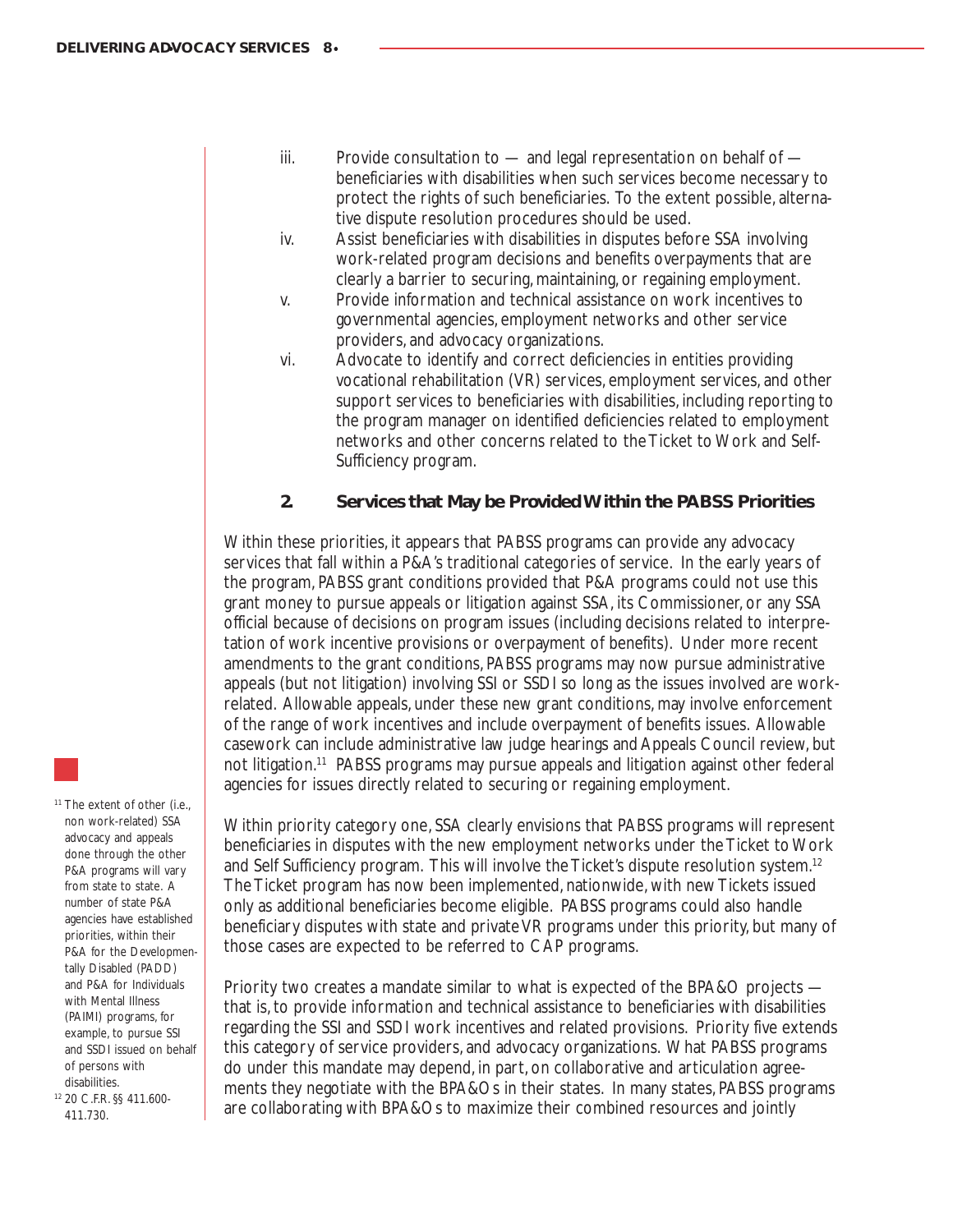embark on efforts to provide training, disseminate materials, and provide technical assistance to beneficiaries and the providers that serve them.

Priority three provides authority for PABSS programs to provide consultation and legal representation to beneficiaries, when necessary to protect their rights. As long as the issues involved have a connection to employment, we can expect PABSS attorneys and advocates to be potentially available to provide consultation or representation on the following types of cases: special education; vocational rehabilitation; enforcement of the Americans with Disabilities Act or section 504 of the Rehabilitation Act as related to employment, training, college programs, transportation, or anything else that stands as a barrier to employment; and denials of funding for goods and services (including assistive technology) through Medicaid, Medicare or private insurance companies.

Priority four has now extended the legal representation mandate to include administrative appeals concerning SSI or SSDI issues that are work-related. Again, as noted above, this expansion of casework has been allowed through revised grant conditions governing PABSS funding to P&A agencies. A more detailed explanation of the types of appeals that might fit under this expanded authority appears below. In all their advocacy work, under priorities three and four, PABSS programs are required to first pursue administrative remedies, where available, before initiating litigation in a state or federal court, unless doing so would compromise the rights of the beneficiary.

Priority six is best described as performing a watchdog function over the existing and new VR and employment systems which are available to serve individuals with disabilities. Under this priority, we can expect PABSS programs to: monitor the existing state and private VR systems; monitor the new one-stop agencies established pursuant to the Workforce Investment Act; and monitor the employment networks serving beneficiaries under the Ticket program, reporting concerns to the program manager who oversees that program. Here again, many PABSS programs are collaborating with BPA&Os to identify how best to accomplish this priority. In many states, the PABSS programs are addressing this priority by attending public meetings or seeking appointments to boards that oversee the functions of the systems described above. In addition, individual complaints from beneficiaries about these systems can be regularly referred by the BPA&Os and others to the PABSS staff.

## **3. Examples of "Work-Related" SSI and SSDI Administrative Appeals Now Allowed Under PABSS Grant Conditions**

The appeals now allowed, within SSA's system, are limited to appeals at the reconsideration, administrative law judge hearing, and Social Security Appeals Council levels. After an unfavorable decision at the Appeals Council, PABSS funds cannot be used to support an appeal to the U.S. District Court.

Readers should also keep in mind that to be served by a PABSS program, an individual must be the definition of "disabled beneficiary" as discussed above. For example, a PABSS program is not permitted to pursue an SSI or SSDI-related appeal on behalf of an individual who is neither a cash beneficiary nor a recipient of extended health insurance benefits under the 1619(b) Medicaid or extended Medicare provisions.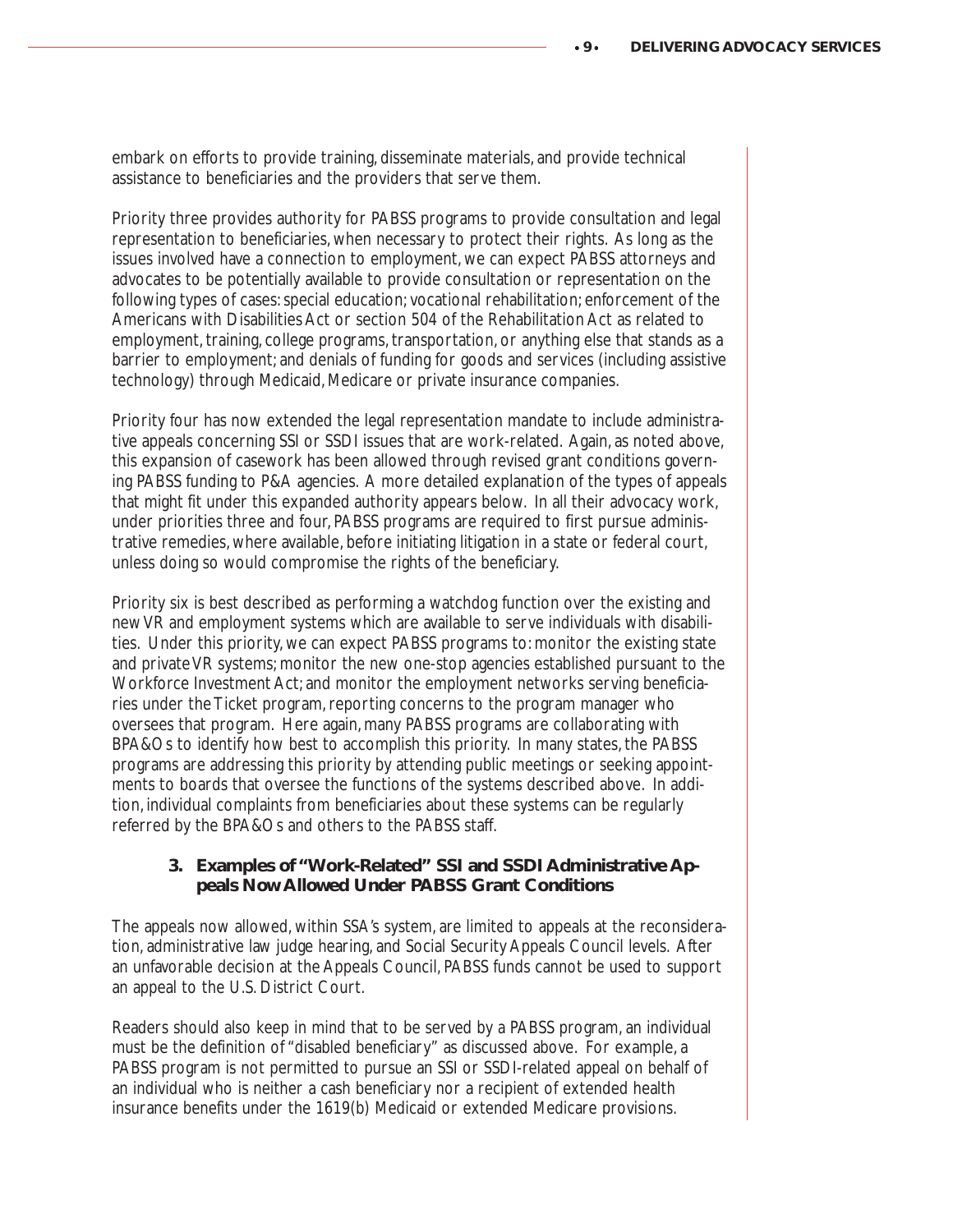#### **a. Representative SSI Issues13**

Since appeals must be work-related, disputes would typically involve the issue of whether SSA has properly applied its rules for disregarding all or part of an individual's earned income when determining eligibility for SSI or SSI payment amount. Some of the more typical deductions from earned income that might be involved include the following: Impairment Related Work Expenses (IRWE),<sup>14</sup> Blind Work Expenses (BWE),<sup>15</sup> the Student Earned Income Exclusion (SEIE),<sup>16</sup> and business related expenses (subsidy and special considerations) for individuals who are self employed. Similarly, a work-related dispute might involve whether SSA has properly applied exclusions from countable resources under the property essential for self support provisions.17

With an increasing number of individuals seeking to use SSI's Plan for Achieving Self Support (PASS), we can expect a certain percentage of PASS proposals to be denied or denied in part. An appeal involving such a denial could be an appropriate PABSS case.

### **b. Representative SSDI Issues**

As explained above, when an SSDI beneficiary works, a number of work incentive provisions may come into play. These include the SGA rules, the Trial Work Period (TWP), and Extended Period of Eligibility (EPE). In determining whether the individual has performed SGA, it might involve many additional rules such as provisions for reducing countable wages by use of Impairment-Related Work Expenses<sup>18</sup> and Subsidies and special considerations.<sup>19</sup> These issues could also become the basis for an appropriate PABSS administrative appeal.

#### **c. Overpayment Issues**

In the SSI and SSDI context, work activity can result in an overpayment of benefits. When this occurs, the beneficiary has two choices: challenge the overpayment determination itself; or seek a waiver, i.e., asking SSA to waive its right to recover the overpayment.<sup>20</sup> So long as the overpayment relates to work activity, either of these two approaches would be appropriate for PABSS intervention.

 **IV. Conclusion**

<sup>20</sup> For a detailed discussion of the beneficiary's rights concerning SSI and SSDI overpayments, see our policy and practice brief, *Dealing with Post-Entitlement Issues: A Practical Guide for Advocates*, available on the Cornell website at www.ilr.cornell.edu/edi/ publications/PPBriefs/

The PABSS program is an important service available to beneficiaries who are seeking to obtain, maintain, or regain employment. With expanded authority to represent both cash beneficiaries and certain non-cash beneficiaries on an expanded number of issues, this advocacy program will become an even more important part of the employment support pyramid outlined in the Ticket to Work Act.

discussion of the SSI and SSDI work incentives that will come into play on many of these workrelated appeals appears in *Work Incentives for Persons with Disabilities Under the Social Security and SSI Programs*, available at www.nls.org/ work\_incentives.htm or www.nls.org/pdf/ work\_incentives.pdf. <sup>14</sup> 20 C.F.R. § 416.976.

<sup>13</sup> A comprehensive

- <sup>15</sup> 20 C.F.R. § 416.1112(c)(8).
- <sup>16</sup> 20 C.F.R. § 416.1112(c)(2). <sup>17</sup> 42 U.S.C. § 1382b(a)(3). <sup>18</sup> 20 C.F.R. § 404.1576. <sup>19</sup> 20 C.F.R. §
- 404.1574(a)(2).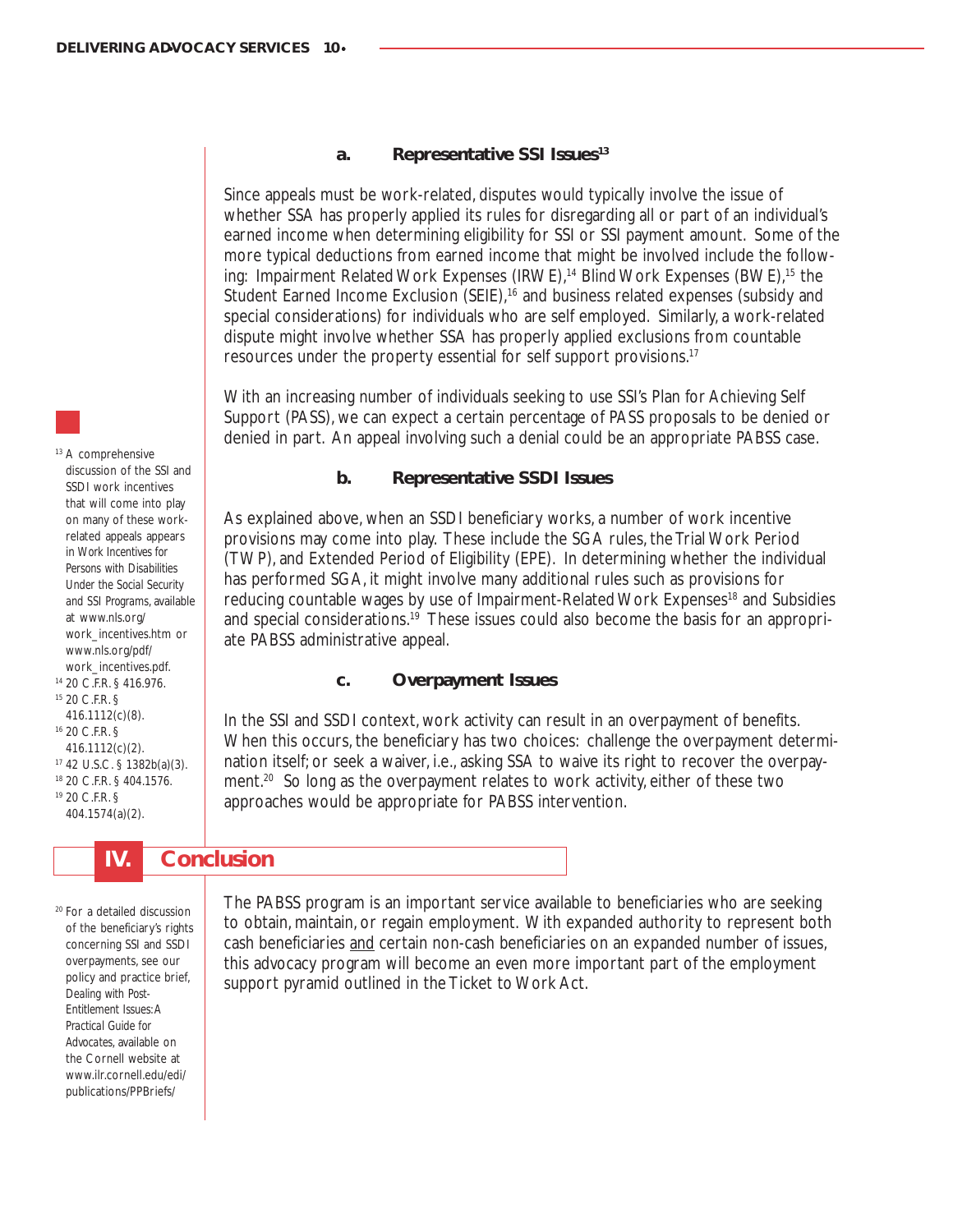# **MY NOTES ON TRANSLATING THIS TO PRACTICE:**

**MY STATE CONTACTS:**